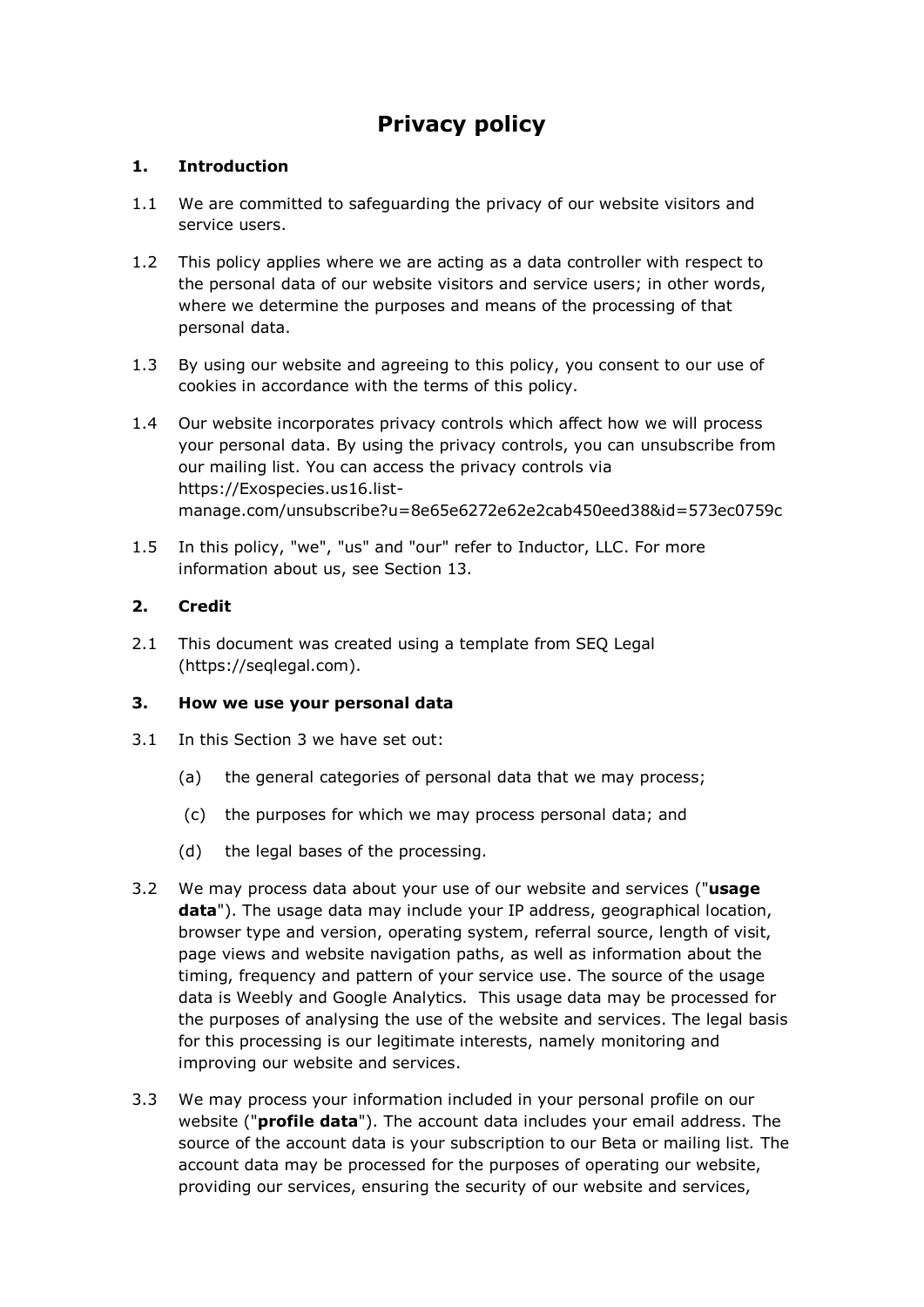maintaining back-ups of our databases and communicating with you. The legal basis for this processing is our legitimate interests, namely the proper administration of our website and business.

- 3.6 We may process posts on our forum [\(http://forms.exospecies.com\)](http://forms.exospecies.com/) ("**publication data**"). The publication data may be processed for the purposes of enabling such publication and administering our website and services. The legal basis for this processing is our legitimate interests, namely the proper administration of our website and business.
- 3.7 We may process information contained in any enquiry you submit to us regarding goods and/or services ("**enquiry data**"). The enquiry data may be processed for the purposes of product support, offering, marketing and selling relevant goods and/or services to you. The legal basis for this processing is consent.
- 3.9 We may process information that you provide to us for the purpose of subscribing to our email notifications and/or newsletters ("**notification data**"). The notification data may be processed for the purposes of sending you the relevant notifications and/or newsletters. The legal basis for this processing is the performance of a contract between you and us and/or taking steps, at your request, to enter into such a contract.
- 3.10 We may process information contained in or relating to any communication that you send to us ("**correspondence data**"). The correspondence data may include the communication content and metadata associated with the communication. Our website will generate the metadata associated with communications made using the website contact forms. The correspondence data may be processed for the purposes of communicating with you and record-keeping. The legal basis for this processing is our legitimate interests, namely the proper administration of our website and business and communications with users.
- 3.12 We may process any of your personal data identified in this policy where necessary for the establishment, exercise or defence of legal claims, whether in court proceedings or in an administrative or out-of-court procedure. The legal basis for this processing is our legitimate interests, namely the protection and assertion of our legal rights, your legal rights and the legal rights of others.
- 3.13 We may process any of your personal data identified in this policy] where necessary for the purposes of obtaining or maintaining insurance coverage, managing risks, or obtaining professional advice. The legal basis for this processing is our legitimate interests, namely the proper protection of our business against risks.
- 3.14 In addition to the specific purposes for which we may process your personal data set out in this Section 3, we may also process any of your personal data where such processing is necessary for compliance with a legal obligation to which we are subject, or in order to protect your vital interests or the vital interests of another natural person.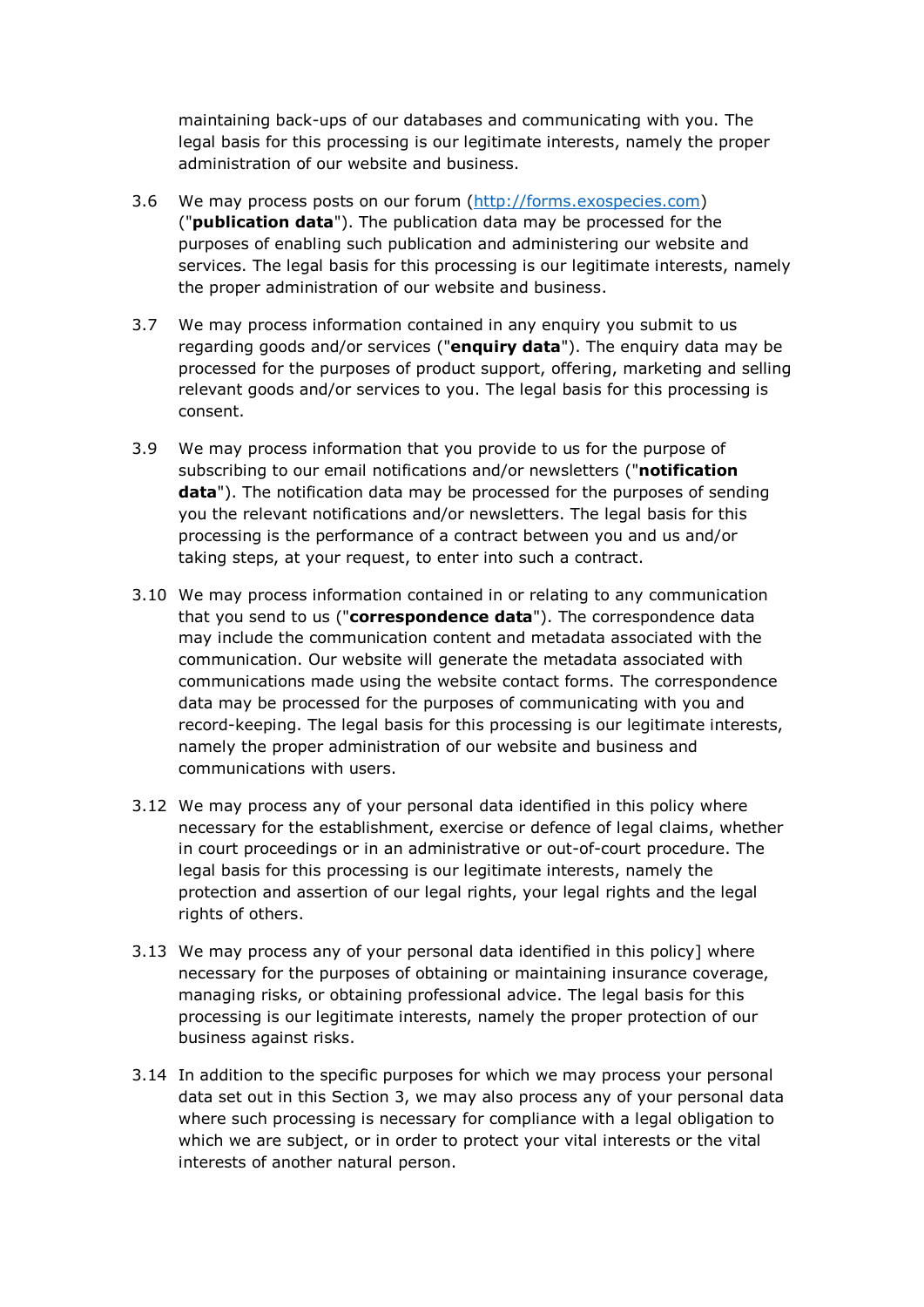3.15 Please do not supply any other person's personal data to us, unless we prompt you to do so.

#### **4. Providing your personal data to others**

- 4.1 We may disclose your personal data to any member of our group of companies (this means our subsidiaries, our ultimate holding company and all its subsidiaries) insofar as reasonably necessary for the purposes, and on the legal bases, set out in this policy.
- 4.2 We may disclose your personal data to our insurers and/or professional advisers insofar as reasonably necessary for the purposes of obtaining or maintaining insurance coverage, managing risks, obtaining professional advice, or the establishment, exercise or defence of legal claims, whether in court proceedings or in an administrative or out-of-court procedure.
- 4.5 We may disclose your email address to Apple, Inc. for the purpose of enabling them to enroll you in our Beta program. Each such third party will act as a data controller in relation to the enquiry data that we supply to it; and upon contacting you, each such third party will supply to you a copy of its own privacy policy, which will govern that third party's use of your personal data.
- 4.6 In addition to the specific disclosures of personal data set out in this Section 4, we may disclose your personal data where such disclosure is necessary for compliance with a legal obligation to which we are subject, or in order to protect your vital interests or the vital interests of another natural person. We may also disclose your personal data where such disclosure is necessary for the establishment, exercise or defence of legal claims, whether in court proceedings or in an administrative or out-of-court procedure.

# **5. International transfers of your personal data**

- 5.1 In this Section 5, we provide information about the circumstances in which your personal data may be transferred to countries outside the United States.
- 5.3 The hosting facilities for our website are situated in the United States.
- 5.5 You acknowledge that information you post on our forums (http://forums.exospecies.com) may be available, via the internet, around the world. We cannot prevent the use (or misuse) of such personal data by others.

# **6. Retaining and deleting personal data**

- 6.1 This Section 6 sets out our data retention policies and procedure, which are designed to help ensure that we comply with our legal obligations in relation to the retention and deletion of personal data.
- 6.2 Personal data that we process for any purpose or purposes shall not be kept for longer than is necessary for that purpose or those purposes.
- 6.3 We will retain your personal data as follows: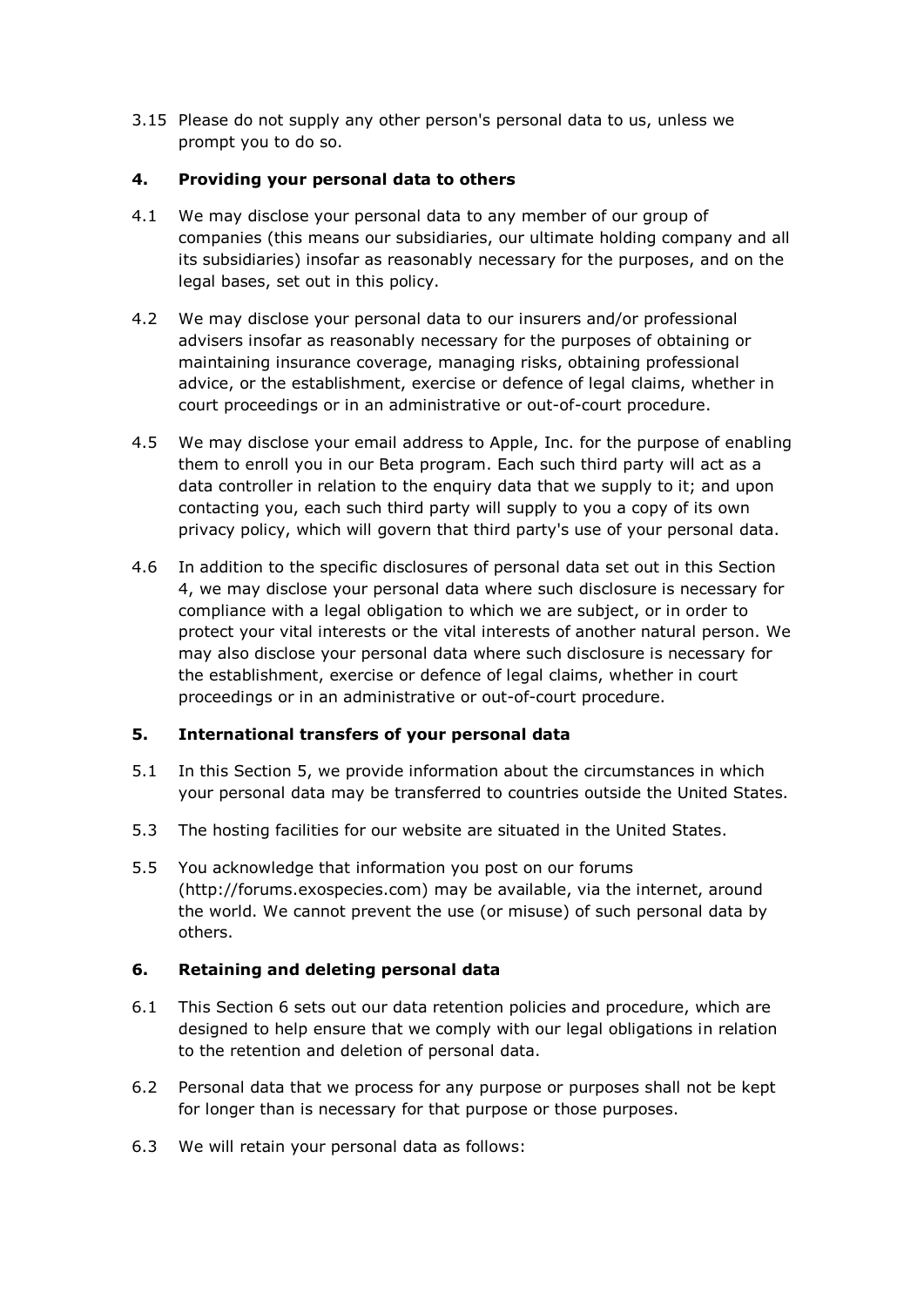- (a) *Email address used for Beta testing* will be retained for a minimum period of *1 month* following *date of signup* and for a maximum period of *10 years* following *signup*
- 6.4 In some cases it is not possible for us to specify in advance the periods for which your personal data will be retained. In such cases, we will determine the period of retention based on the following criteria:
	- (a) the period of retention of *email address* will be until you unsubscribe from our mailing list.
- 6.5 Notwithstanding the other provisions of this Section 6, we may retain your personal data where such retention is necessary for compliance with a legal obligation to which we are subject, or in order to protect your vital interests or the vital interests of another natural person.

#### **7. Amendments**

- 7.1 We may update this policy from time to time by publishing a new version on our website.
- 7.2 You should check this page occasionally to ensure you are happy with any changes to this policy.
- 7.3 We may notify you of changes to this policy by email or through the private messaging system on our website.

#### **8. Your rights**

- 8.1 You may instruct us to provide you with any personal information we hold about you; provision of such information will be subject to:
	- (a) the supply of appropriate evidence of your identity (for this purpose, we will usually accept a photocopy of your passport certified by a solicitor or bank plus an original copy of a utility bill showing your current address).
- 8.2 We may withhold personal information that you request to the extent permitted by law.
- 8.3 You may instruct us at any time not to process your personal information for marketing purposes.
- 8.4 In practice, we will provide you with an opportunity to opt out of the use of your personal information for marketing purposes.

#### **9. About cookies**

9.1 A cookie is a file containing an identifier (a string of letters and numbers) that is sent by a web server to a web browser and is stored by the browser. The identifier is then sent back to the server each time the browser requests a page from the server.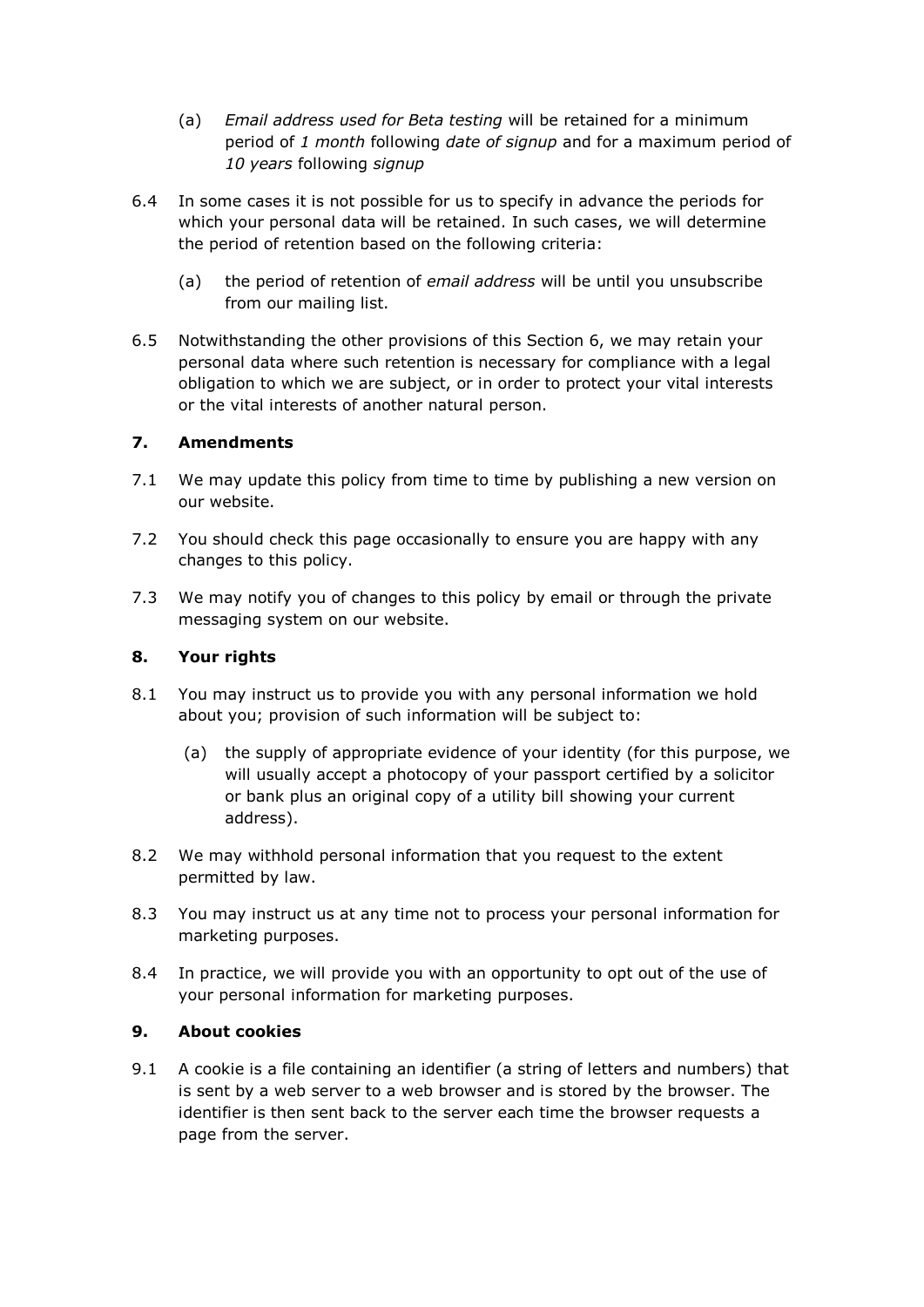- 9.2 Cookies may be either "persistent" cookies or "session" cookies: a persistent cookie will be stored by a web browser and will remain valid until its set expiry date, unless deleted by the user before the expiry date; a session cookie, on the other hand, will expire at the end of the user session, when the web browser is closed.
- 9.3 Cookies do not typically contain any information that personally identifies a user, but personal information that we store about you may be linked to the information stored in and obtained from cookies.

#### **10. Cookies that we use**

- 10.1 We use cookies for the following purposes:
	- (a) we use cookies to identify you when you visit our website and as you navigate our website;
	- (b) analysis we use cookies [to help us to analyse the use and performance of our website and services;

#### **11. Cookies used by our service providers**

- 11.1 Our service providers use cookies and those cookies may be stored on your computer when you visit our website.
- 11.2 We use Google Analytics to analyse the use of our website. Google Analytics gathers information about website use by means of cookies. The information gathered relating to our website is used to create reports about the use of our website. Google's privacy policy is available at: <https://www.google.com/policies/privacy>

#### **12. Managing cookies**

- 12.1 Most browsers allow you to refuse to accept cookies and to delete cookies. The methods for doing so vary from browser to browser, and from version to version. You can however obtain up-to-date information about blocking and deleting cookies via these links:
	- (a) https://support.google.com/chrome/answer/95647?hl=en (Chrome);
	- (b) https://support.mozilla.org/en-US/kb/enable-and-disable-cookieswebsite-preferences (Firefox);
	- (c) http://www.opera.com/help/tutorials/security/cookies/ (Opera);
	- (d) https://support.microsoft.com/en-gb/help/17442/windows-internetexplorer-delete-manage-cookies (Internet Explorer);
	- (e) https://support.apple.com/kb/PH21411 (Safari); and
	- (f) https://privacy.microsoft.com/en-us/windows-10-microsoft-edge-andprivacy (Edge).
- 12.2 Blocking all cookies will have a negative impact upon the usability of many websites.